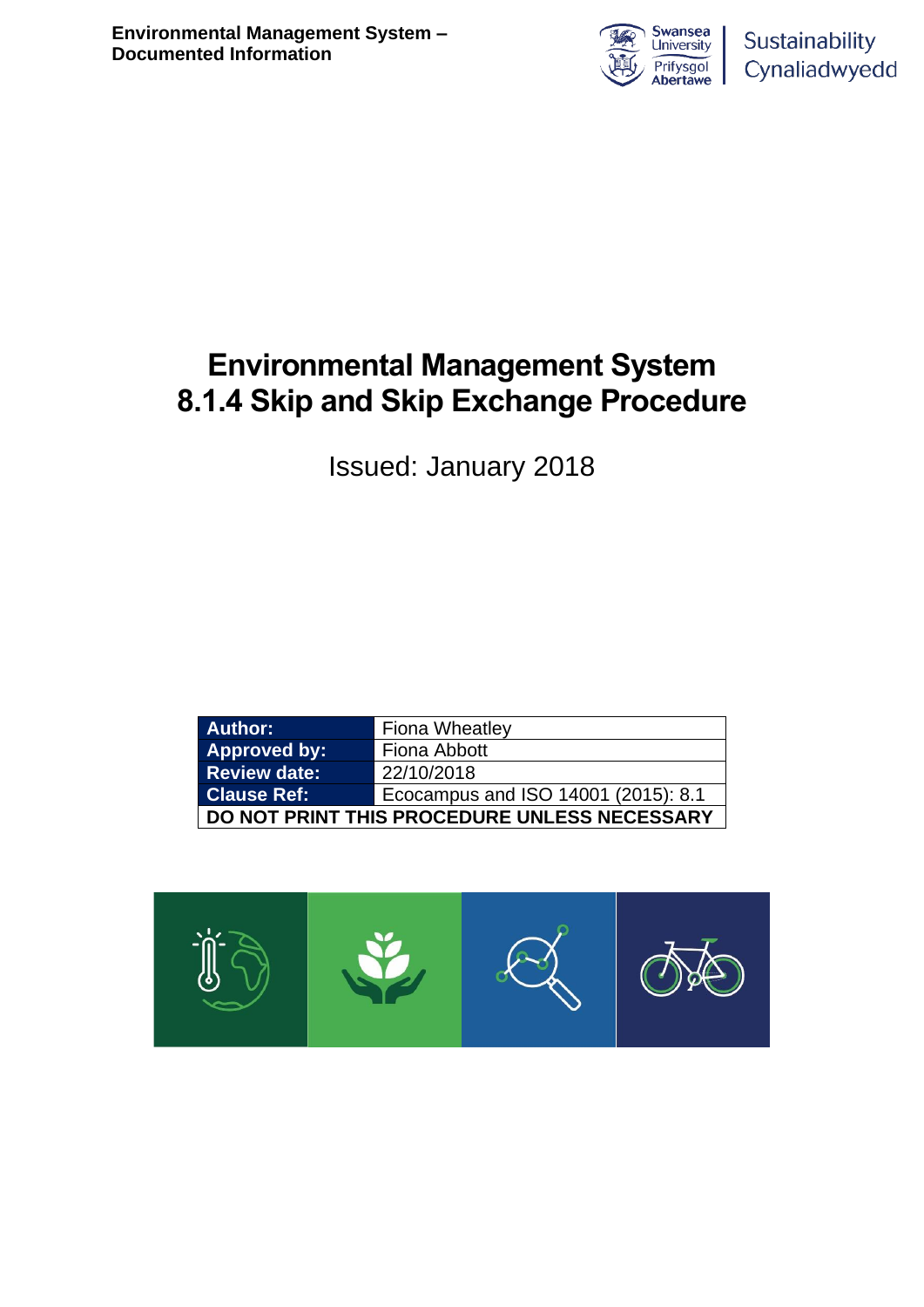

# **8.1.4 Skip and Skip Exchange Procedure**

### **1 Purpose**

This document demonstrate how Swansea University manages the disposal of its waste by skips, and provides the procedure that all University staff and contractors must follow in order to have a skip collected.

## **2 Responsibilities**

| <b>All staff</b>                    | Ensure this procedure is followed                                                                                                                                                                                                                                                                                                             |  |  |
|-------------------------------------|-----------------------------------------------------------------------------------------------------------------------------------------------------------------------------------------------------------------------------------------------------------------------------------------------------------------------------------------------|--|--|
| Waste &<br><b>Recycling Officer</b> | Ensure all relevant details are obtained and to<br>coordinate the delivery and collection of the skip with<br>the Veolia on site operative. To retain all relevant<br>Duty of Care (DoC) documentation. To ensure all<br>relevant finical information is available to coordinate<br>the recharging of waste services with Estates<br>Finance. |  |  |
| Veolia (main<br>waste contractor)   | To provide the required enclosed skip, on the date<br>required. To collect the skip when required and to<br>provide a Waste Transfer Note (WTN) to the Waste<br>and Recycling Officer.                                                                                                                                                        |  |  |

### **3 Related documents**

• **8.1.19 Swansea University Waste Operational Procedure:** sets out how to manage the storage, transfer, re-use and disposal of waste, including control of relevant waste documentation

### **4 Process**

#### **4.1 Legal Duty of Care and Responsibility**

To ensure the that the University complies with its Duty of Care, as set out in Section 34 of the Environment Protection Act 1990, the University must ensure that all waste is stored in such a way as to prevent escape or leakage whilst on site or in storage.

- Waste is only kept, treated, deposited or disposed of in accordance with a waste management licence or other authorisation
- Waste does not escape from the control of the holder
- Waste is only transferred to authorised persons such as registered waste carriers or licensed disposal operations permitted to accept that type of waste
- All transfers / movements of the waste are accompanied by an adequate written description of the waste which will allow waste to be identified and subsequently handled correctly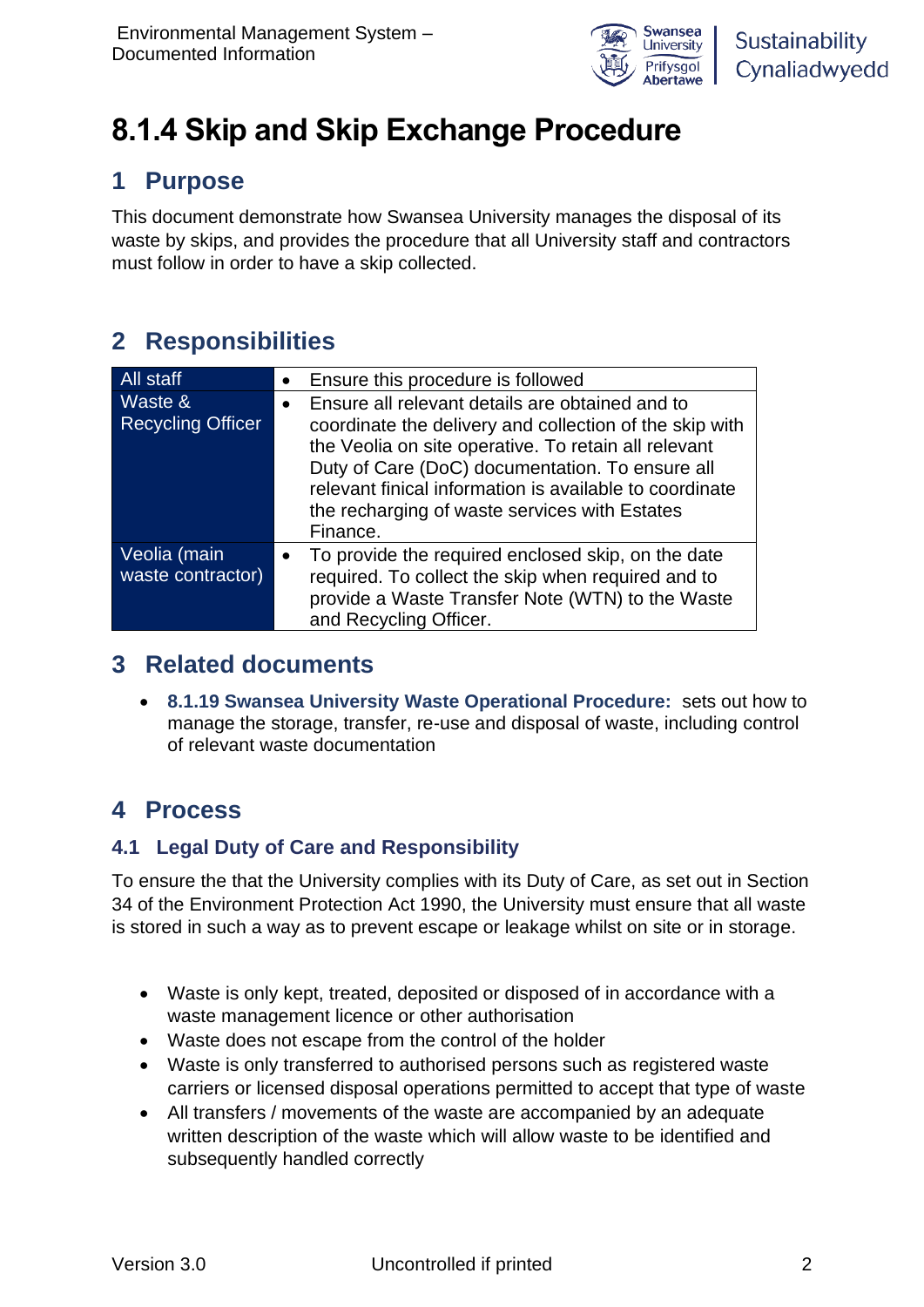

The University must act to keep stored waste safe against:

- 1. corrosion or wear of waste containers;
- 2. accidental spilling or leaking or inadvertent leaching from waste unprotected from rainfall;
- 3. accident or weather breaking contained waste open and allowing it to escape;
- 4. waste blowing away or falling while stored or transported; and
- 5. scavenging of waste by vandals, thieves, children, trespassers or animals

This Duty of Care begins with the person/s who produced the waste and it cannot be delegated to others. This duty is legally enforceable and breaches can lead to criminal prosecution of individuals and the University. As a result, the University (its staff and students) must make every effort to categorise, segregate and contain waste according to standards imposed by current legislation.

#### **4.2 Overview**

The disposal of large volumes of waste or regular waste streams may result in PSUs/ Colleges making a request to hire skips. When considering whether a skip is required in the first instance, consideration must be given first and foremost as to whether items, including furniture, can be reused. A furniture reuse scheme is now in place within the University and all usable furniture should be advertised as available prior to disposal – please see the Sustainability web page for more information.

When considering the disposal of large volumes of waste, the recycling of waste streams must be given priority over the generic disposal of all items as nonrecyclable. The Sustainability team will advise PSUs/ Colleges of the most appropriate way to dispose of any waste.

The mixing of non-hazardous and hazardous waste is illegal. Therefore, disposal of hazardous waste will require a specific skip or arrangement for disposal. Items included are: fridges and freezers, tyres, oils, oily rags, fluorescent tubes, any item of WEEE (PCs, TVs, monitors, microwaves, kettles etc.), paints, chemicals – this is not an exhaustive list.

In addition, contractors employed by the University who dispose of waste as part of the contract e.g. refurbishment, maintenance or building works will also be required to follow this procedure.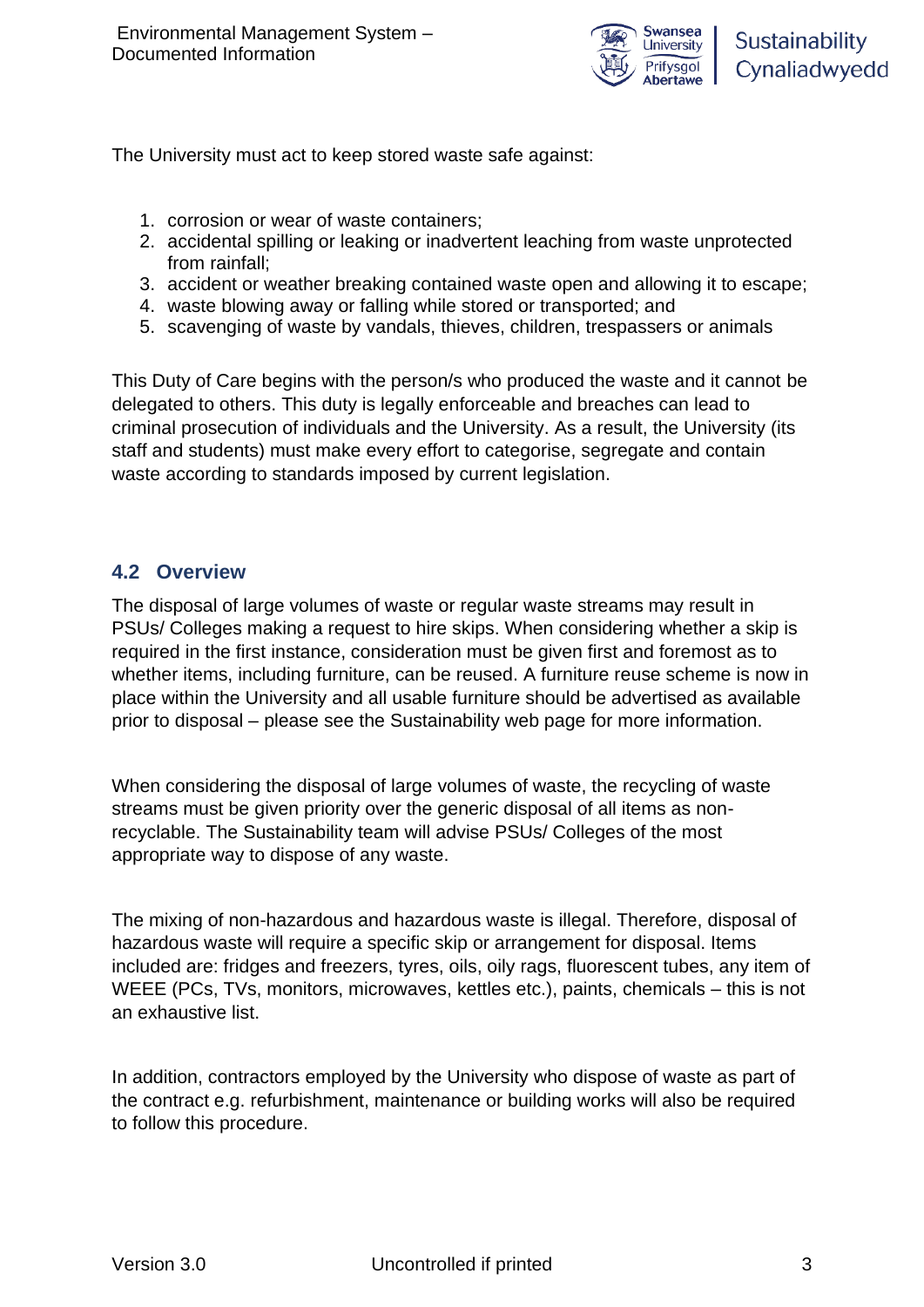

#### **4.3 Skip Locations**

Skips must be sited to mitigate the risk from building fire. Where reasonably practicable all skips should be sited 8 metres or more away from a building and must not:

- Obstruct access to the premises
- Obstruct escape routes
- Obstruct access to fire hydrants
- Obstruct pathways or roadways or obscure the view of roadways
- Be placed under an overhanging eave or canopy
- Endanger personnel who may be entering/ using the skip
- Prevent water drainage on the road, obstruct manholes or stop any functions that need to be carried out by the University.

#### **The minimum distance that a skip may be placed from a building is 4 metres.**

#### **4.4 On site management of skips**

The College/ PSU requesting the skip is responsible for managing the skip for the duration it is on site. Those responsible for managing the skip must ensure:

A skip has a sign detailing the waste stream being disposed of e.g. wood, contact name and telephone number for the person responsible for the skip and the approximate duration it will be in place.

It's imperative that the following is followed to ensure the DoC for the University is fulfilled;

- No escape of waste skips must not be overfilled or left unlocked (if lockable)
- No waste is left outside a skip
- Skip(s) are locked when not in use, at night and over weekends
- Skip(s) are used only for the waste specified on the skip request/exchange form

#### **All skip on site must be enclosed and secured at the end of each day.**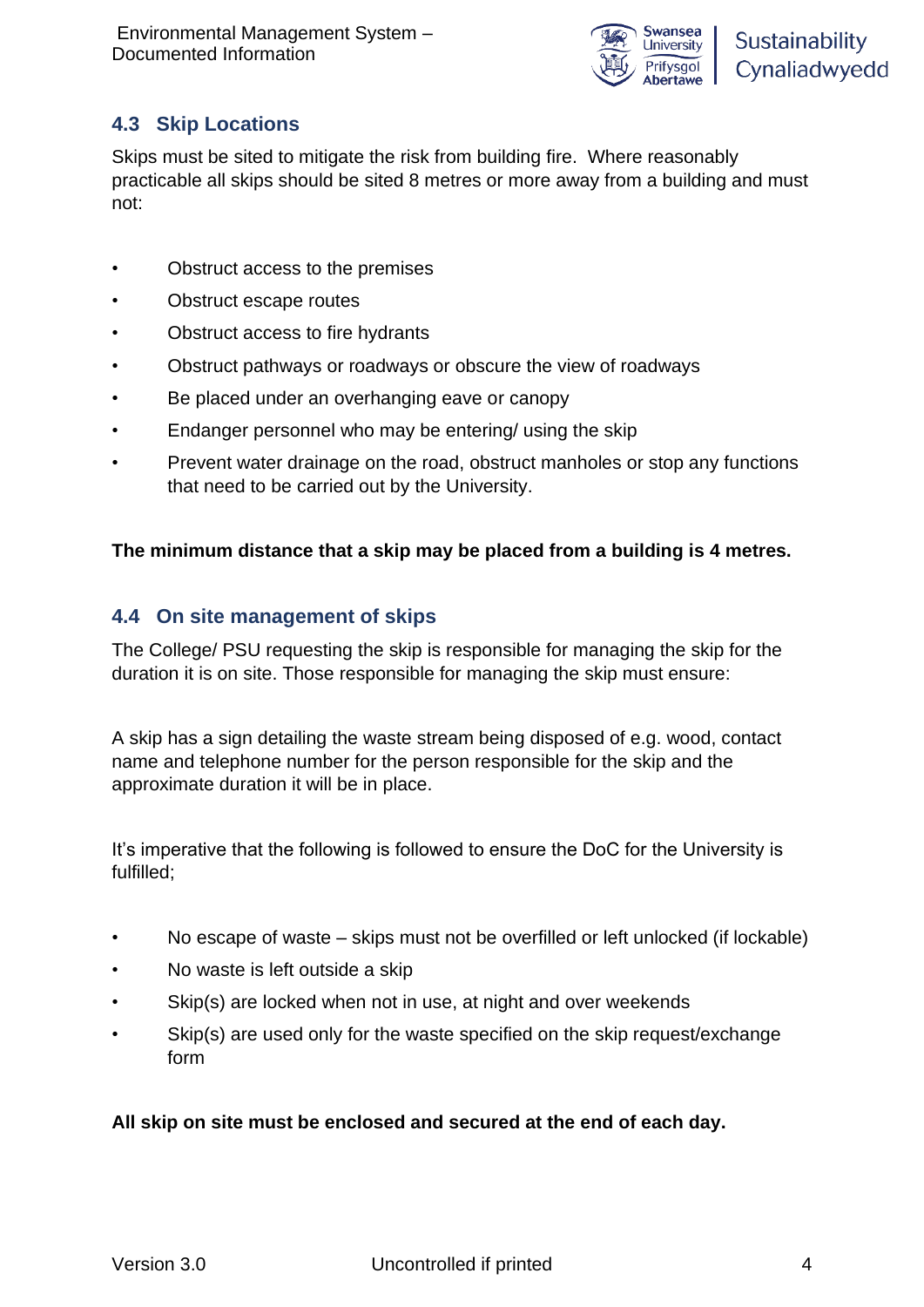

#### **4.5 Use of Skip by Others**

Enclosed skips must be kept locked to prevent issues arising with the use of the skip by others (contractors) on campus. A skip ordered by a College/ PSU is the sole responsibility of the College/ PSU including the management and safe use of the skip.

#### **4.6 Skip Delivery, Exchange and Collection**

A banksman must always be present during a skips exchange or delivery. For University contracted skips provided by Veolia, an onsite Veolia Operative will act as banksman, however for third part and external contactor skips, the contract will be responsible for sourcing and ensuring a banksman is present. Banksmen will be responsible for overseeing the collection and delivery, and for collecting the waste transfer note associated with the skip, ensuring all details are correct.

**During term time all skips must be delivered and collected before 8.00am. Outside of term time all skips must be delivered and collected before 8.30am.**

#### **4.7 Operational Process**

See Appendix 1 for all Skip Request, Collection and Exchange forms

#### **4.8 New Skip Request**

All requests for new skips i.e. where a skip is not currently located, must be made via the Sustainability team. The request should be made using the skip request form a minimum of 5 working days in advance.

- 1. A suitable proposed skip location must be identified and a skip request form completed.
- 2. Works order logged via estates helpdesk and HD noted on the skip request form.
- 3. A cost code must be included on the woks order for the request to be processed
- 4. Skip request form sent to [estates-waste@swansea.ac.uk](mailto:estates-waste@swansea.ac.uk)

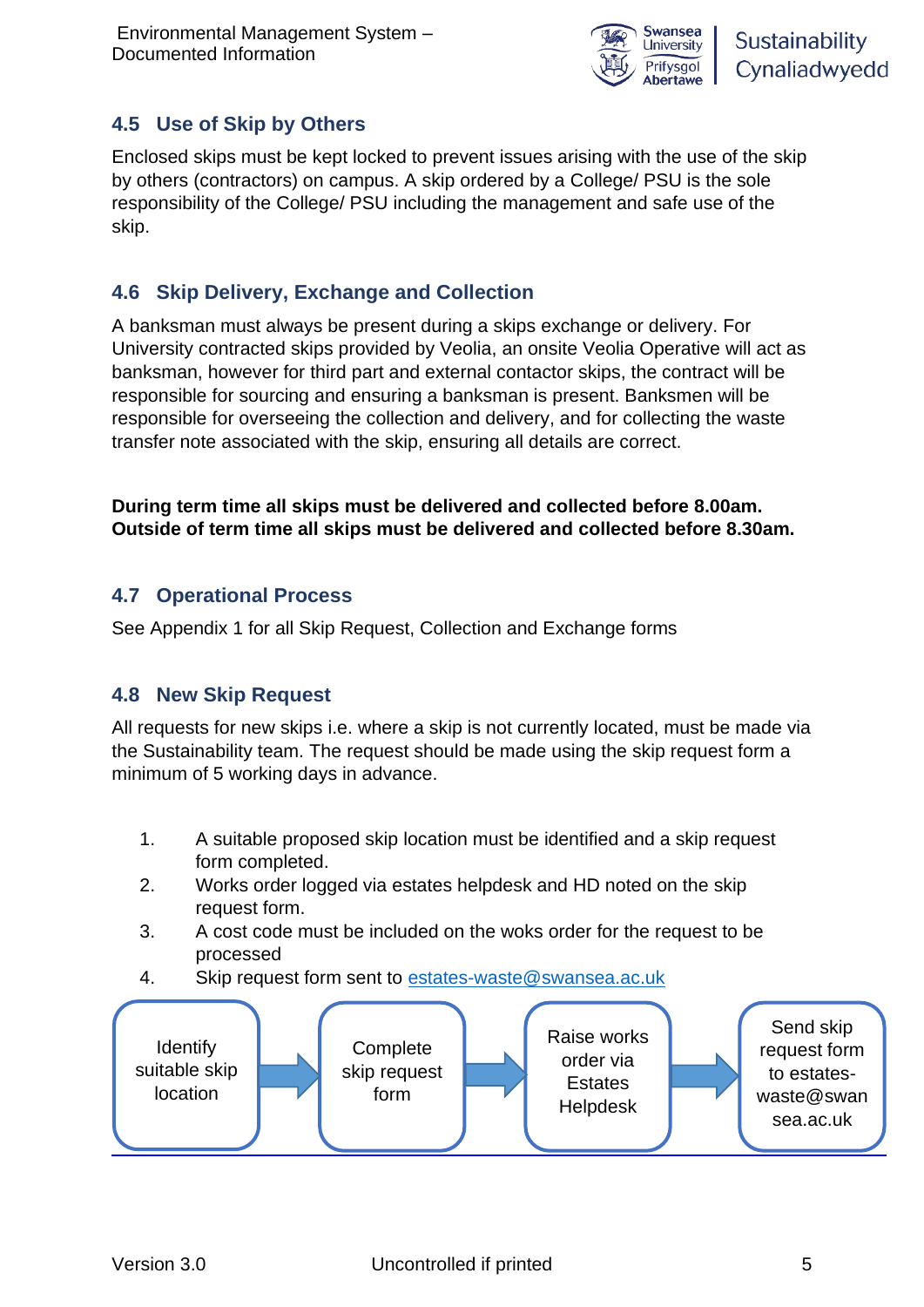

The Waste and Recycling Officer will review the request form and confirm whether a skip is required and if so will identify the most suitable skip type, size of skip and confirm the skip siting location. Following a request approval the University Veolia Site Operative will make a skip booking and will confirm an approximate day of arrival with the named contact on the skip request form.

#### **4.9 Skip Collection / Exchange**

Skip collection requests must be made via the Sustainability team. The skip request form must be completed a **minimum of 5 working days** in advance of the required exchange date and emailed to [estates-waste@swansea.ac.uk](mailto:estates-waste@swansea.ac.uk)

The original HD number generated by the works request for the original skip delivery will be used for the collection/exchange.

On receipt of the email exchange/collection request the appropriate arrangements made. The request originator will be sent an email to confirm the approximate day of collection/ exchange.

**The skip must be unlocked ready for collection/exchange – any padlocks left on skips cannot be returned after a skip has been collected.**

#### **4.10 Contractor Skip Procedure – Veolia**

The waste management contractor (Veolia) will oversee the movement and siting of all Veolia skips on campus.

New skip and skip exchange requests:

Any request of this nature must be approved via the Sustainability team prior to being ordered. Confirmation of a date of delivery/ exchange should be provided to the designated contact name on the request form and [estates](mailto:estates-waste@swansea.ac.uk)[waste@swansea.ac.uk](mailto:estates-waste@swansea.ac.uk)

Deliveries and exchanges must be accompanied by the University Veolia Waste Operative.

Collection requests:

Any collection requests can be acted on immediately. Confirmation of a date of collection must be provided to the designated contact name on the request form and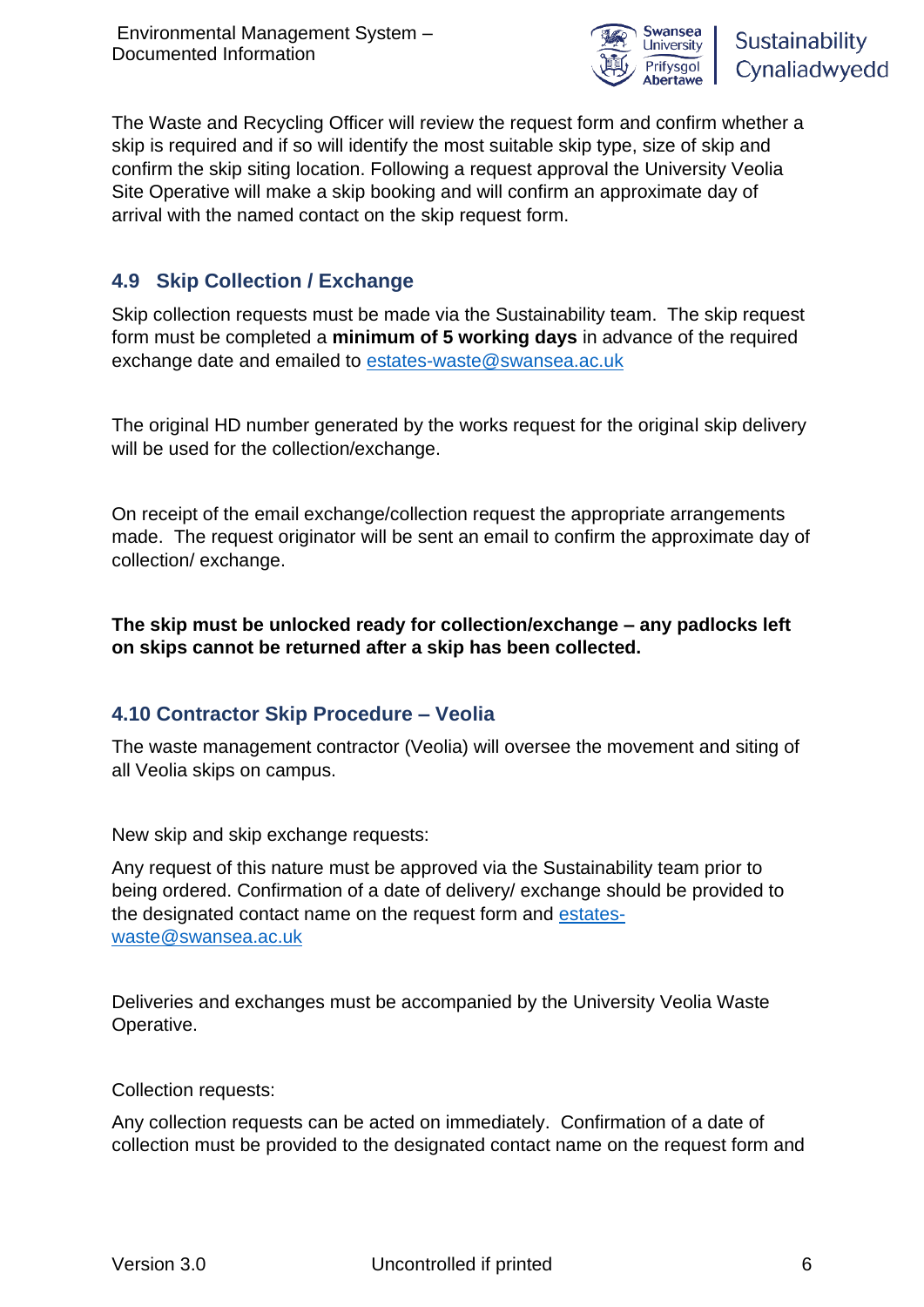

[estates-waste@swansea.ac.uk.](mailto:estates-waste@swansea.ac.uk) Collections must be accompanied by the University Veolia Waste Operative.

No skip delivery or collection should be undertaken on campus unaccompanied. The University Veolia Waste Operative is responsible for acting as banksman for all deliveries and skip collections and checking that all doors and lids are full operational before accepting delivery.

#### **4.11 Contractor Skip Procedure – Other e.g. GFM / Kier**

Contractors who order and site skips on campus must follow the skip request and collection procedures. They will be required to complete a skip request form prior to a skip being ordered and submit it to [estates-waste@swansea.ac.uk](mailto:estates-waste@swansea.ac.uk) for approval within the timescales specified. Security will be issued with lists of skip deliveries due on campus and skip delivery lorries will not be permitted to deliver on campus without the necessary approval from the Sustainability team.

Contractors must ensure that a nominated person is available to accompany all skip deliveries, exchanges and collections and for ensuring that they have a designated banksman during this process. Unaccompanied skip deliveries and exchanges are not permitted.

### **5 Effects and actions of non-conformance**

Failure to comply with this procedure may result in:

• Non-conformance with the requirements of EcoCampus and the ISO 14001:2015 standard.

Departure from this procedure is addressed in the procedure **10.1 Nonconformity and Corrective Action**

| <b>Date</b> | <b>Version</b> | <b>Update</b>                                 |  |  |
|-------------|----------------|-----------------------------------------------|--|--|
| <b>Date</b> | <b>Version</b> | <b>Update</b>                                 |  |  |
| 01/05/2016  |                | Original document                             |  |  |
| 22/10/2018  | 2              | - Format Update                               |  |  |
|             |                | - Inclusion of DoC segment                    |  |  |
| 26/06/2020  | 3              | Update to 4.6 to include new out of term time |  |  |
|             |                | collection and delivery times                 |  |  |

#### **6 Version control**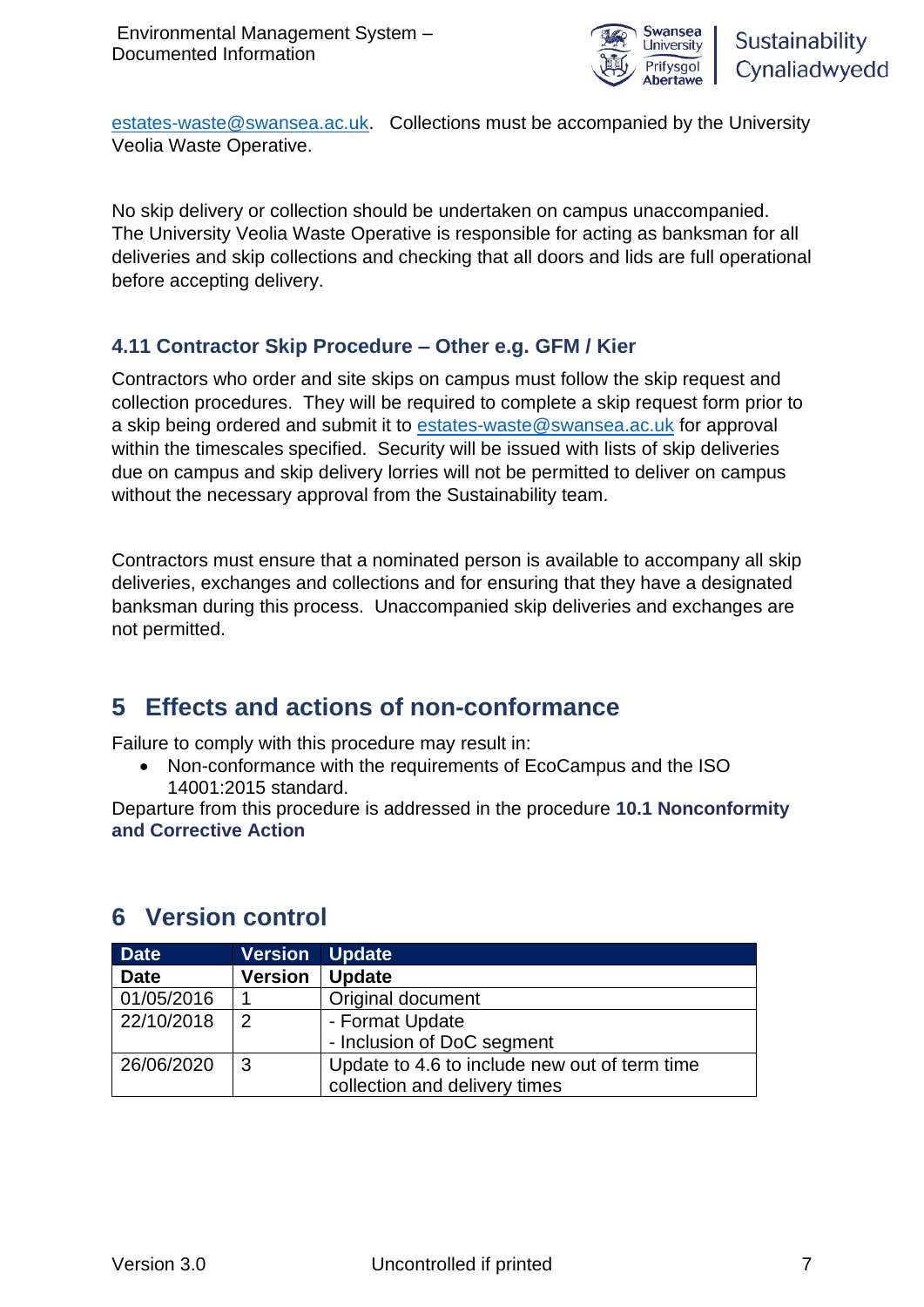

## **7 Appendix 1**

## **Skip Request Form**

| <b>Requesting College/</b><br><b>PSU/ Contractor</b><br>Name: |      |  |
|---------------------------------------------------------------|------|--|
| <b>Designated contact</b>                                     | Tel: |  |
| name:                                                         |      |  |
| Email:                                                        |      |  |

#### **NEW SKIP REQUEST**

| Date skip(s) required<br>(min 7 working days in<br>advance):            |                                                                                                  | Length of time<br>required:     |                 |  |  |  |
|-------------------------------------------------------------------------|--------------------------------------------------------------------------------------------------|---------------------------------|-----------------|--|--|--|
| <b>Skip location:</b>                                                   |                                                                                                  | <b>HD number (Uni</b><br>only): |                 |  |  |  |
| specific items)                                                         | Details of all waste to be disposed of: (give approximate quantities, if possible, of            |                                 |                 |  |  |  |
| <b>NON-</b><br><b>RECYCLABLE</b><br><b>WASTE:</b>                       |                                                                                                  |                                 |                 |  |  |  |
| <b>RECYCLABLE</b><br><b>WASTE:</b>                                      |                                                                                                  |                                 |                 |  |  |  |
| <b>HAZARDOUS</b><br><b>WASTE:</b>                                       |                                                                                                  |                                 |                 |  |  |  |
| Does the waste                                                          | Yes $\square$                                                                                    |                                 | No <sub>1</sub> |  |  |  |
| include any re-usable<br>furniture/equipment?                           | Any reusable furniture should be offered for reuse via the<br><b>Sustainability reuse scheme</b> |                                 |                 |  |  |  |
| <b>Designated key holder</b><br>name:                                   |                                                                                                  | Tel:                            |                 |  |  |  |
| <b>Proposed location of</b><br>skip:                                    |                                                                                                  |                                 |                 |  |  |  |
| <b>Distance from</b><br>building (m):                                   |                                                                                                  |                                 |                 |  |  |  |
| Will the skip be placed in a car parking<br>space?                      | Yes $\Box$                                                                                       | No <sub>1</sub>                 |                 |  |  |  |
| Will the skip be placed on a grassed<br>area?<br>Will the skip obstruct | Yes $\square$                                                                                    | No <sub>1</sub>                 |                 |  |  |  |
| access to premises<br>$\bullet$                                         |                                                                                                  |                                 |                 |  |  |  |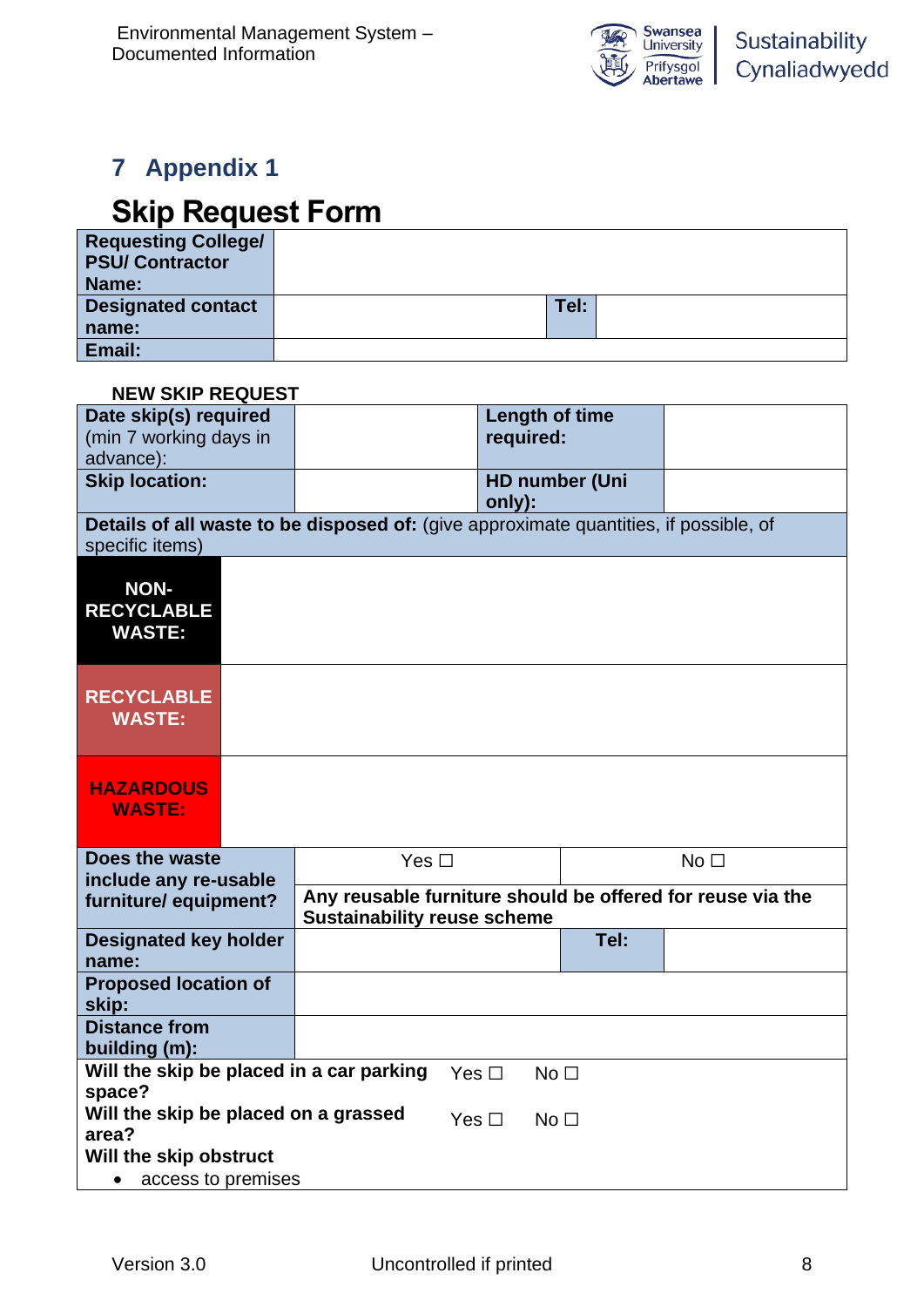

|           | .                                                      | ⊿ ■        |                 |  |
|-----------|--------------------------------------------------------|------------|-----------------|--|
|           |                                                        | Yes $\Box$ | No <sub>1</sub> |  |
|           | prevent water drainage                                 | Yes $\Box$ | No <sub>1</sub> |  |
|           | functions                                              | Yes $\Box$ | No <sub>1</sub> |  |
| $\bullet$ | access to fire hydrants<br>access to manholes or other | Yes $\Box$ | No <sub>1</sub> |  |
|           | fire and rescue access routes                          | Yes $\Box$ | No <sub>1</sub> |  |
|           | escape routes                                          | Yes $\Box$ | No <sub>1</sub> |  |
| ٠         | walkways                                               | Yes $\Box$ | No <sub>1</sub> |  |
|           | vehicle movement                                       | Yes □      | No <sub>1</sub> |  |
|           |                                                        |            |                 |  |

## **Skip Exchange/Collection**

| <b>Collection request</b>                                                             | <b>Exchange</b>                  | Yes $\Box$ | No <sub>1</sub> |
|---------------------------------------------------------------------------------------|----------------------------------|------------|-----------------|
| date (min 5 working                                                                   | required:                        |            |                 |
| days in advance):                                                                     |                                  |            |                 |
| <b>Skip location:</b>                                                                 | <b>HD number (Uni</b><br>only):  |            |                 |
| Details of waste to be disposed if exchange request: (give approximate quantities, if |                                  |            |                 |
| possible, of specific items)                                                          |                                  |            |                 |
| <b>NON-</b>                                                                           |                                  |            |                 |
| <b>RECYCLABLE</b>                                                                     |                                  |            |                 |
| <b>WASTE:</b>                                                                         |                                  |            |                 |
|                                                                                       |                                  |            |                 |
| <b>RECYCLABLE</b>                                                                     |                                  |            |                 |
| <b>WASTE:</b>                                                                         |                                  |            |                 |
|                                                                                       |                                  |            |                 |
|                                                                                       |                                  |            |                 |
| <b>HAZARDOUS</b>                                                                      |                                  |            |                 |
| <b>WASTE:</b>                                                                         |                                  |            |                 |
|                                                                                       |                                  |            |                 |
| <b>Designated key holder</b><br>name:                                                 | Tel:                             |            |                 |
| <b>Proposed location of</b>                                                           |                                  |            |                 |
| skip:                                                                                 |                                  |            |                 |
| <b>Distance from</b>                                                                  |                                  |            |                 |
| building (m):                                                                         |                                  |            |                 |
| Will the skip be placed in a car parking<br>space?                                    | Yes $\Box$<br>No <sub>1</sub>    |            |                 |
| Will the skip be placed on a grassed                                                  | Yes $\Box$<br>No <sub>1</sub>    |            |                 |
| area?                                                                                 |                                  |            |                 |
| Will the skip obstruct                                                                | Yes $\Box$<br>No <sub>1</sub>    |            |                 |
| access to premises                                                                    | Yes $\Box$<br>No <sub>1</sub>    |            |                 |
| vehicle movement<br>walkways                                                          | Yes $\square$<br>No <sub>1</sub> |            |                 |
| escape routes                                                                         | Yes $\square$<br>No <sub>1</sub> |            |                 |
| fire and rescue access routes                                                         | No <sub>1</sub><br>Yes $\Box$    |            |                 |
| access to fire hydrants                                                               | Yes $\square$<br>No <sub>1</sub> |            |                 |
|                                                                                       | Yes $\square$<br>No <sub>1</sub> |            |                 |